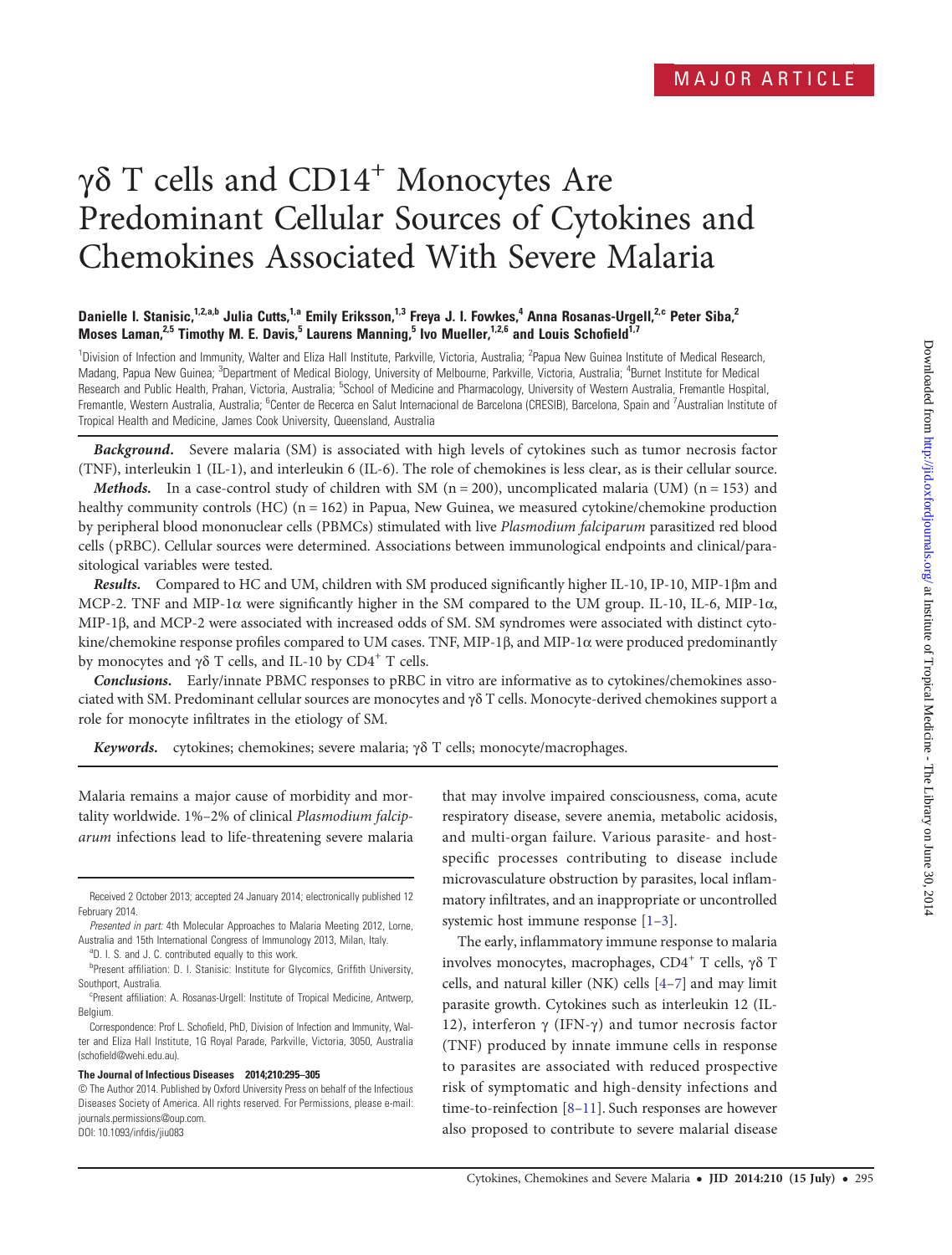[\[1,](#page-9-0) [2](#page-9-0)]. High, circulating levels of the cytokines TNF, interleukin 1 (IL-1), IFN-γ, interleukin 10 (IL-10) and interleukin 6 (IL-6) are observed in plasma or sera from severe malaria cases at presentation [\[12,](#page-9-0) [13\]](#page-9-0). Compared with cytokines, only a few studies have examined chemokines in human severe malaria [\[14](#page-9-0)–[17](#page-9-0)].

Most studies examining the role of these mediators in severe malaria have measured levels in plasma/serum [[15,](#page-9-0) [17](#page-9-0)–[20](#page-9-0)]. This provides, at best, an indirect estimation of true cellular production. Plasma/serum TNF concentrations may be misleading as TNF also occurs in complex with soluble TNF receptor and thus is not bioavailable [\[21\]](#page-9-0). More accurate measures of cytokines and chemokines may be obtained by examining production directly from cellular sources. However, the composition of peripheral blood is highly altered during acute malaria due to leukocyte sequestration, and peripheral blood mononuclear cells (PBMCs) show pronounced anergy or hyporesponsiveness under these conditions [[22](#page-9-0)–[26\]](#page-9-0).

To further elucidate critical cytokine and chemokine networks associated with susceptibility to severe disease and identify their cellular sources, we examined associations between risk of severe malaria and short-term IFN-γ, IL-10, IL-1β, IL-6, interferon gamma-induced protein 10 (IP-10), TNF, macrophage inflammatory protein 1α (MIP-1α), macrophage inflammatory protein 1β (MIP-1β), and monocyte chemoattractant protein 2(MCP-2) responses by PBMCs to P. falciparum infected red blood cells ( pRBCs), within the context of a pediatric severe malaria case control study in an area of high malaria endemicity in Papua New Guinea. As clinically overt P. falciparum infection down-regulates cellular responsiveness and modifies the cellular composition of peripheral blood [\[22](#page-9-0)–[26](#page-9-0)], we used convalescent samples, after homeostatic normalization of peripheral cellular composition. This is thought to provide a better estimate of an individual's intrinsic capacity to produce cytokines/chemokines [[8](#page-9-0), [24\]](#page-9-0).

## MATERIALS AND METHODS

#### Study Area, Design, and Participants

A severe malaria case-control study was conducted from 2006 to 2009 in Madang ( pop. approximately 450 000), an area of holoendemic transmission of P. falciparum and P. vivax in Papua New Guinea [[27,](#page-9-0) [28\]](#page-9-0). Modilon Hospital is the provincial hospital to which most children with severe illness are referred.

Based on sample availability, a sub-set of children in the main case-control study was used for this immunological study. Severe malaria (SM) cases included children aged 6 months to 10 years (n = 200) admitted to Modilon Hospital with a diagnosis of severe malaria according to World Health Organization (WHO) guidelines [\[29](#page-9-0)]. Briefly, this included children positive for asexual Plasmodium parasites by Giemsa-stained thick blood film or polymerase chain reaction (PCR) presenting with any of the following conditions: impaired consciousness or coma (Blantyre Coma Score [BCS] <5[[30](#page-9-0)]); prostration; multiple seizures; hyperlactatemia (blood lactate >5 mmol/L); severe anemia (hemoglobin <50 g/L); dark urine; hypoglycemia (blood glucose ≤2.2 mmol/L); jaundice; respiratory distress; persistent vomiting; abnormal bleeding; or signs of shock. PBMCs were isolated from convalescent bleeds, collected 2–3 months after cases were discharged.

Uncomplicated malaria (UM) controls included children that had a positive rapid diagnostic test (ICT Diagnostics Malaria Combo Cassette ML02), were positive for asexual Plasmodium parasites by Giemsa-stained thick blood film or PCR, and displayed fever but no evidence of severe disease  $(n = 153)$ . These children were recruited from immunization clinics, the hospital Paediatric Outpatient Clinic, and health centers. PBMC for elicitation assays were isolated from samples collected at 2–3 months after the malaria episode.

Healthy community (HC) controls were recruited from community immunization clinics surrounding Madang township and did not have acute illness or history of malaria within the previous 2 weeks ( $n = 162$ ). PBMCs from these healthy children were isolated from bleeds taken at enrolment and were collected within 2–4 weeks of the enrolment of matched severe malaria cases. Both UM and HC were matched with SM cases by age, sex, and province of parents' birth.

#### Ethics Statement

Written informed consent for participation was sought from the parent(s)/guardian(s) at recruitment. The study was approved by the 3 relevant HRECs (PNG Medical Research Advisory Committee, PNGIMR Institutional Review Board, and WEHI HREC).

#### Laboratory Procedures

Giemsa-stained thick blood films were made during PBMC collection. Parasitemia was quantified by 2 independent microscopists with discrepancies resolved by a third. Parasite density was calculated per 200 leukocytes, assuming peripheral blood leukocyte counts of 8000/µL. The final density was the geometric mean of the 2 values. Published PCR methods [\[31,](#page-10-0) [32\]](#page-10-0) were used for parasite detection in enrolment samples from individuals with severe and uncomplicated malaria. Hemoglobin levels were measured by Hemocue.

PBMC isolation was performed following blood collection. Blood was diluted 1:1 in phosphate-buffered saline (PBS) and PBMCs isolated by density centrifugation with Ficoll-Paque PLUS (Amersham). PBMCs were washed, resuspended at  $1 \times 10^7$  cells/mL in 90% fetal bovine serum (FBS)/10% dimethyl sulfoxide and frozen to −80°C at 1°C per min in freezing containers for 24 hours (Nalgene), before transfer to liquid  $N_2$  for storage.

#### Cultivation of P. falciparum

P. falciparum (3D7) was cultivated at 37°C with 5%  $CO_2$ , 1%  $O_2$ , and 1%  $N_2$  at 4% hematocrit using  $O<sup>+</sup>$  human erythrocytes and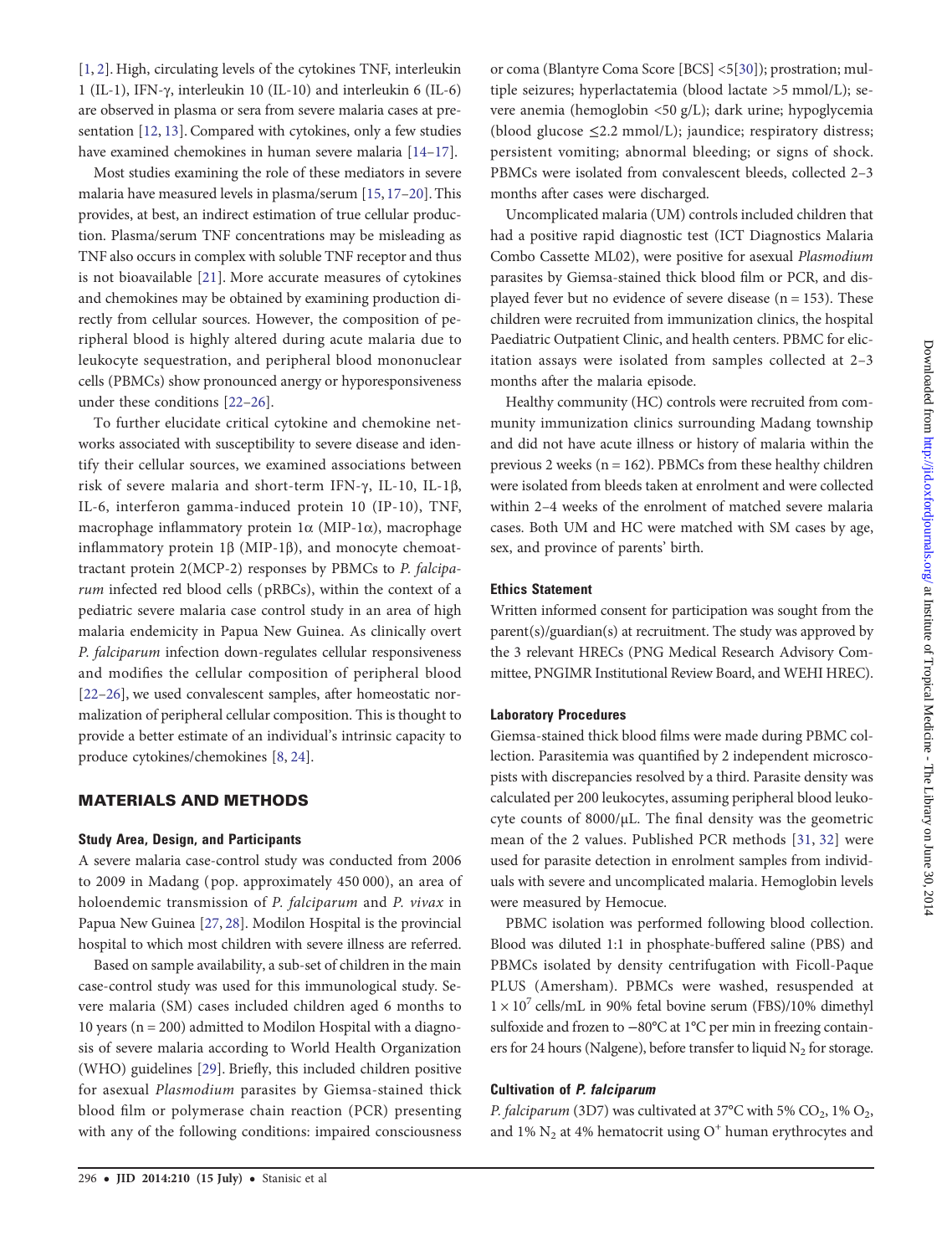10% O<sup>+</sup> human serum (Australian Red Cross Blood Service) in RPMI-1640 with 25 mM HEPES, 2 mg/mL glucose, 28 mM sodium bicarbonate, 25 mg/mL gentamicin, and 200 µM hypoxanthine. Sorbitol-synchronized, knob-selected, Mycoplasma-negative, schizont stage pRBCs were purified by using CS columns (Miltenyi Biotec).

# PBMC Stimulation Assays

Upon thawing, PBMCs were washed 3 times in complete medium (RPMI-1640, 5% heat-inactivated FBS, 2 mM L-glutamine, 20 mM HEPES, 100 U/mL penicillin, and 100 mg/mL streptomycin), counted using Turk's solution (Merck) and Trypan Blue (Sigma), and aliquoted into U-bottom 96-well plates ( $2 \times 10^5$ ) cells/well; 100  $\mu$ L). Subsequently, 100  $\mu$ L of purified pRBCs, or unparasitized red blood cells (uRBCs) ( $6 \times 10^5$  cells/well), 1% Phytohaemagglutinin (PHA; Gibco), or media only was added, and PBMC were cultured for 72 hours at 37°C, 5%  $CO<sub>2</sub>$ .

# Detection of Cytokines/chemokines by Cytometric Bead Array (CBA) and ELISA

After 72 hours, concentrations of IFN-γ, IL-10, IL-1β, IL-6, IP-10, TNF, MIP-1α, and MIP-1β were measured in culture supernatants using CBA Flex Sets (BD Biosciences). Samples were analyzed using an LSR II flow-cytometer, and initial data analysis was performed using BD FCAPArray Software. MCP-2 was detected by sandwich enzyme-linked immunosorbent assay (ELISA) using anti-human MCP-2 antibody (MAB281) and anti-human MCP-2 biotinylated antibody (BAF281; R&D Systems). To determine agonist-specific cytokine induction, background levels from medium alone were subtracted.

# Identification of Cellular Sources of Cytokines/Chemokines by Flow Cytometry

PBMCs were stimulated with pRBCs or uRBCs for 12 or 24 hours at 37°C in 5% CO<sub>2</sub>. For the final 8 hours of incubation, brefeldin A (10 µg/mL; Sigma) and GolgiStop (2 µM; BD Biosciences) were added. Cells were incubated for 10 minutes on ice with PBS containing 10 mM glucose and 3 mM EDTA to detach adherent cells. PBMCs were subsequently Fc-blocked with human immunoglobulin G (IgG; 10 µg/mL; Sigma) and surface stained in PBS containing 0.5% BSA and 2 mM EDTA on ice for 30 minutes with phycoerythrin-Cy7 (PE-Cy7)-conjugated anti-CD56 (clone B159), PerCP Cy5.5-conjugated anti-CD4 (clone RPA-T4), allophycocyanin-Cy7 (APC-Cy7)-conjugated anti-CD14 (clone MΦP9), Fluorescein isothiocyanate (FITC) conjugated anti-γδTCR (clone 11F2; all from BD Biosciences), Brilliant Violet 570 conjugated anti-CD16 (clone 3G8; Biolegend), and Qdot 605-conjugated anti-CD8 (clone 3B5; Invitrogen). Aqua live/dead amine reactive dye (Invitrogen) was used for dead cell exclusion. Cells were fixed in 2% paraformaldehyde and permeabilized using Perm Buffer 2 (BD Biosciences). Intracellular staining with PE-Texas Red, (ECD)-conjugated anti-CD3 (clone UCHT1; Beckman Coulter), Alexa700-conjugated anti-TNFα (clone MAb11; BD Biosciences), Allophycocyanin (APC)-conjugated IFNγ (clone B27; BD Biosciences), PEconjugated anti-IP-10 (clone 6D4/D6/G2; BD Biosciences), Brilliant Violet 421-conjugated anti-IL-10 (clone JES3–9D7; Biolegend), PE-conjugated anti-MIP1α (clone 93 342; R&D Systems), and APC-conjugated anti-MIP1β (clone 24 006; R&D Systems) was performed on ice for 1 hour. Samples were analyzed on a 4-laser Fortessa flow cytometer. The gating strategy used to identify the different cell populations is provided in [Supplementary Figure 1.](http://jid.oxfordjournals.org/lookup/suppl/doi:10.1093/infdis/jiu083/-/DC1) Data analysis was performed using FlowJo software (TreeStar). Positive populations were determined by a combination of fluorescence minus 1 (FMOs) and isotype controls. Positive responses were determined based on comparison to background cytokine and chemokine levels in cells incubated with uRBCs. Responding individuals were defined as having a frequency of cytokine or chemokine positive cells  $\geq$ 0.02% for CD4<sup>+</sup> T cells, CD8<sup>+</sup> T cells, NK cells, and γδ T cells, and  $\geq$ 1% for CD14<sup>+</sup> cells following background subtraction or had a frequency of responding cells twice above the background.

# Statistical Analysis

Statistical analyses were performed using STATA v.9. Associations between categorical variables were assessed using  $\chi^2$ tests. Mann–Whitney and Kruskal–Wallis tests were performed for comparisons of 2 and 3 medians, respectively. Spearman rank correlations were calculated for associations between cytokine responses. Multinomial logistic regression analysis was used to determine odds ratios associated with unit increase in cytokine/chemokine response to pRBC, with and without adjustment for potential confounders. The association between cytokine/chemokine responses and BCS was assessed by nonparametric test for trend.

# RESULTS

# Characteristics of Study Participants

The epidemiology, population characteristics, and incidences of P. falciparum and P. vivax infections and disease in this severe malaria case-control study are reported elsewhere [[27\]](#page-9-0). Demographic features and malariometric indices at enrolment for the 162 HC, 153 UM, and 200 SM cases included in this immunological substudy are shown in [Supplementary Table 1](http://jid.oxfordjournals.org/lookup/suppl/doi:10.1093/infdis/jiu083/-/DC1). Neither age in months ( $P = .79$ ) nor sex ( $P = .45$ ) differed significantly between the case-control groups in this substudy. A significant difference was observed between frequency distribution of ethnic groups ( $P = .045$ ). All individuals with severe or uncomplicated malaria included in this immunological substudy were positive by rapid diagnostic test and either light microscopy or PCR at enrolment. By light microscopy, 35.4% of HC controls, 87.6% of UM groups, and 98.5% of SM groups were positive for P. falciparum, P. vivax ( $P < .001$ ), or both species. The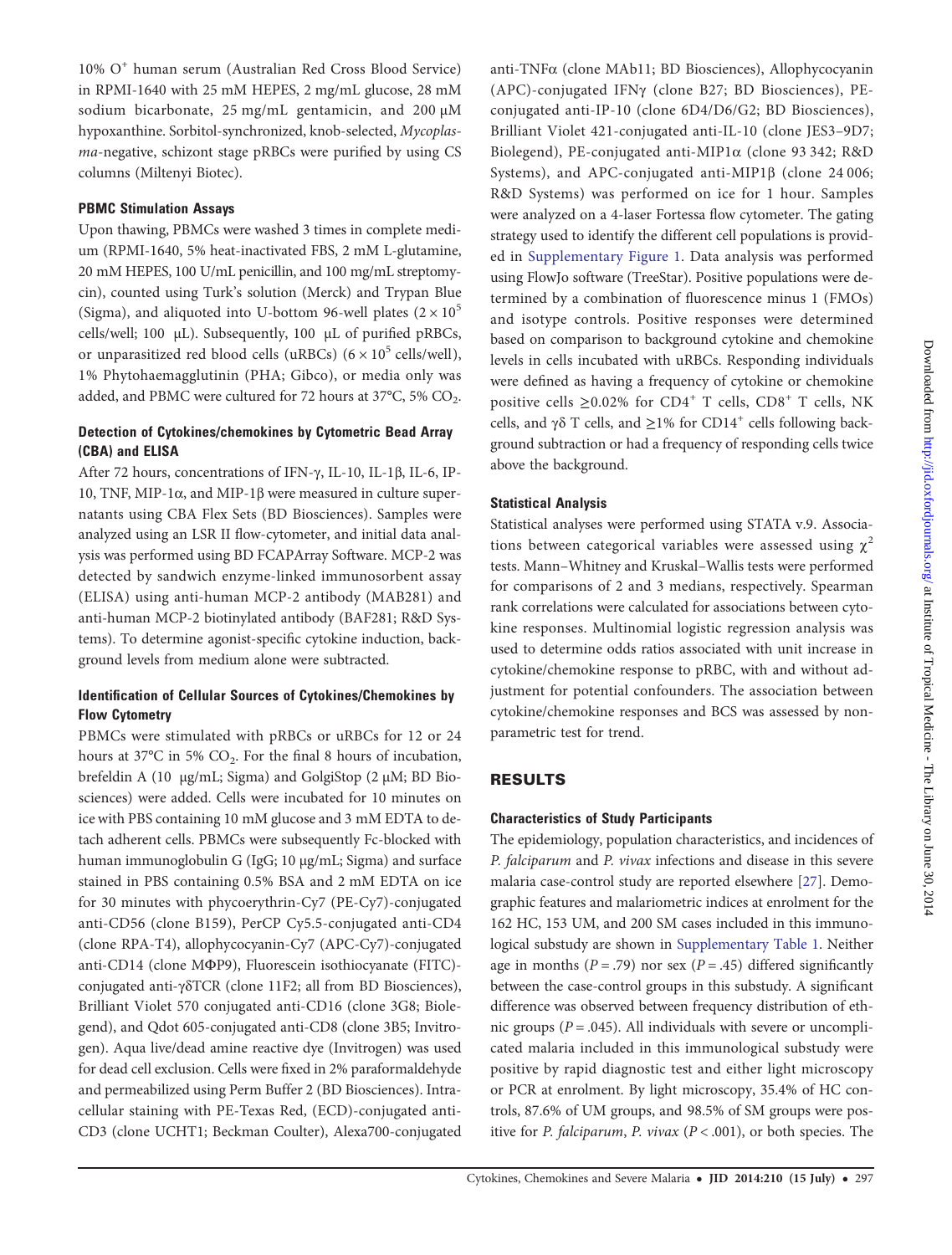residual 12.4% and 1.5% of individuals in the UM and SM groups, respectively, were assigned based on PCR positivity with appropriate clinical characteristics and responsiveness to antimalarials. At enrolment, median hemoglobin levels were significantly different between the 3 groups  $(P < .0001)$ with markedly lower levels in the SM group [\(Supplementary](http://jid.oxfordjournals.org/lookup/suppl/doi:10.1093/infdis/jiu083/-/DC1) [Table 1](http://jid.oxfordjournals.org/lookup/suppl/doi:10.1093/infdis/jiu083/-/DC1)).

At PBMC collection, 48% of UM and 35.9% of SM groups were positive for P. falciparum, P. vivax, or both [\(Supplementa](http://jid.oxfordjournals.org/lookup/suppl/doi:10.1093/infdis/jiu083/-/DC1)[ry Table 1\)](http://jid.oxfordjournals.org/lookup/suppl/doi:10.1093/infdis/jiu083/-/DC1). Median hemoglobin levels were significantly different between groups (P < .0001; [Supplementary Table 1](http://jid.oxfordjournals.org/lookup/suppl/doi:10.1093/infdis/jiu083/-/DC1)).

### Clinical Features of Severe Malaria

[Supplementary Table 2](http://jid.oxfordjournals.org/lookup/suppl/doi:10.1093/infdis/jiu083/-/DC1) provides a summary of clinical indices recorded for SM cases. Of those with severe malaria, 11.5% presented with respiratory distress, 10% with deep coma ( $BCS \le 2$ ), 32% with impaired consciousness (BCS  $\leq$ 4), 22.5% with severe anemia (hemoglobin <50 g/L), 19.1% with hyperlactatemia (blood lactate >5 mmol/L), and 10.7% with metabolic acidosis ( plasma bicarbonate <12.2 mmol/L).

# Associations Between Severe Malaria and P. falciparum Induced Cytokine Responses

To determine whether P. falciparum-induced production of cytokines and chemokines by PBMCs is associated with malarial disease severity in PNG children, PBMCs from the HC, UM, and SM cases were co-cultured with pRBC at a ratio of 1:3, for 72 hours. This time point was chosen to maximize the elicitation outputs of innate immune response pathways while minimizing the relative contribution of acquired immune responses [\[6,](#page-9-0) [11](#page-9-0)]. Additionally, PBMC samples were cultured with PHA to assess cell viability and media to determine background cytokine production. Concentrations of cytokines and chemokines in cell culture supernatants were measured via FACS-based CBA or capture ELISA.

Cytokine and chemokine responses to pRBC and PHA are shown in Figures [1](#page-4-0) and [2](#page-5-0), respectively. Compared with UM and HC, SM cases had significantly higher IL-10, IP-10, MIP-[1](#page-4-0)β, and MCP-2 responses to pRBC ( $P \leq .035$ ) (Figure 1). Median TNF ( $P = .0003$ ) and MIP-1 $\alpha$  ( $P = .0013$ ) responses to pRBC in the SM group were significantly higher than the UM group (Figure [1\)](#page-4-0). Compared with UM and HC, SM cases had significantly higher IL-1β, IL-6, and MIP-1α responses to PHA ( $P \leq .027$ ) (Figure [2\)](#page-5-0). Median MIP-1 $\beta$  levels were significantly higher in the SM than HC group ( $P = .032$ ), and MCP-2 levels were significantly higher in the SM compared with the UM group ( $P = .0066$ ; Figure [2](#page-5-0)).

Multinomial logistic regression analysis was performed to investigate associations between severe malaria and unit increases (100 pg/mL for IL-10 and 1000 pg/mL for all others) in cytokines or chemokines produced (Table [1\)](#page-6-0). Parasite-elicited IL-

10, IL-6, MIP-1α, MIP-1β, and MCP-2 was associated with increased odds of severe malaria (odds ratio [OR] 1.01–5.74,  $P \leq .04$ ). Adjusting for the covariates age, sex, ethnicity, and parasite positivity (any species) at the time of PBMC sampling did not alter the magnitude of the associations between cytokine responses and odds of severe malaria (Table [1\)](#page-6-0).

# Associations Between Cytokine/chemokine Responses to P. falciparum and Severe Malaria Syndromes

Severe malaria is associated with diverse but overlapping syndromes, including severe anemia, respiratory distress, coma, hyperlactatemia and metabolic acidosis. We investigated associations between various severe malaria clinical syndromes and individual cytokine and chemokine responses to pRBC, using UM controls as the comparator (Table [2\)](#page-7-0). SM cases with respiratory distress  $(n = 23)$  had significantly higher IL-6 and MIP-1α responses to pRBC compared with UM controls ( $P \leq 0.032$ ). SM cases with severe anemia ( $n = 45$ ) had significantly higher TNF ( $P = .048$ ) and MCP-2 ( $P = .0049$ ) responses; those with deep coma  $(n = 20)$  had higher IFN-γ, IP-10, TNF, MIP-1, MIP-1 $\beta$ , and MCP-2 responses to pRBC ( $P \le 0.022$ , Table [2](#page-7-0)). SM cases with metabolic acidosis  $(n = 21)$  had higher IL-10, MIP-1 $\beta$ , and MCP-[2](#page-7-0) ( $P \le 0.034$ , Table 2), and those with hyperlactatemia (n = 38) had higher IL-10, IL-6, TNF, MIP-1α, MIP-1β, and MCP-[2](#page-7-0) responses ( $P \leq .046$ , Table 2). Additionally, associations between BCS and cytokine and chemokine responses to pRBC were assessed. The BCS of uncomplicated malaria controls ( $BCS = 5$ ) and severe malaria cases ( $BCS = 0$ to 5) was significantly negatively associated with TNF  $(P = .008)$  and MIP-1 $\alpha$  responses  $(P = .038;$  Figure [3\)](#page-7-0), suggesting a relationship between coma scores and elevated production of these factors. No other cytokine/chemokine responses were significantly associated with BCS.

## Cellular Sources of Cytokines and Chemokines

PBMCs from the top 32 responders for IP-10, TNF, IFN-γ, MIP-1α, MIP-1β, and IL-10 were applied into short-term elicitation assays with pRBCs and uRBCs to determine the cellular sources of these cytokines and chemokines. γδ T cells were the major source of IFN-γ in 27/32 donors tested, with a contribu-tion by CD[4](#page-8-0)<sup>+</sup> T cells in 13/32 donors tested (Figure 4 and Table [3](#page-8-0)). γδ T cells were also an important source of TNF (24/32), MIP-1 $\alpha$  (23/32), and MIP-1 $\beta$  (28/32). CD14<sup>+</sup> cells (monocyte/macrophages) were also responsible for production of TNF, MIP1-α, and MIP-1β in 26/29, 22/29 and 23/29 donors, respectively (Figure [4](#page-8-0) and Table [3](#page-8-0)). Notably, NK cells were not major sources of TNF and IFN-γ, in agreement with prior studies [\[6,](#page-9-0) [11](#page-9-0)]. In a moderate proportion of donors, NK cells produced MIP-1α and MIP-1β. IL-10 was detected in a number of cell populations, predominantly  $CD4^+$  T cells. IP-10 from CD14<sup>+</sup> cells was only detected in one donor individual.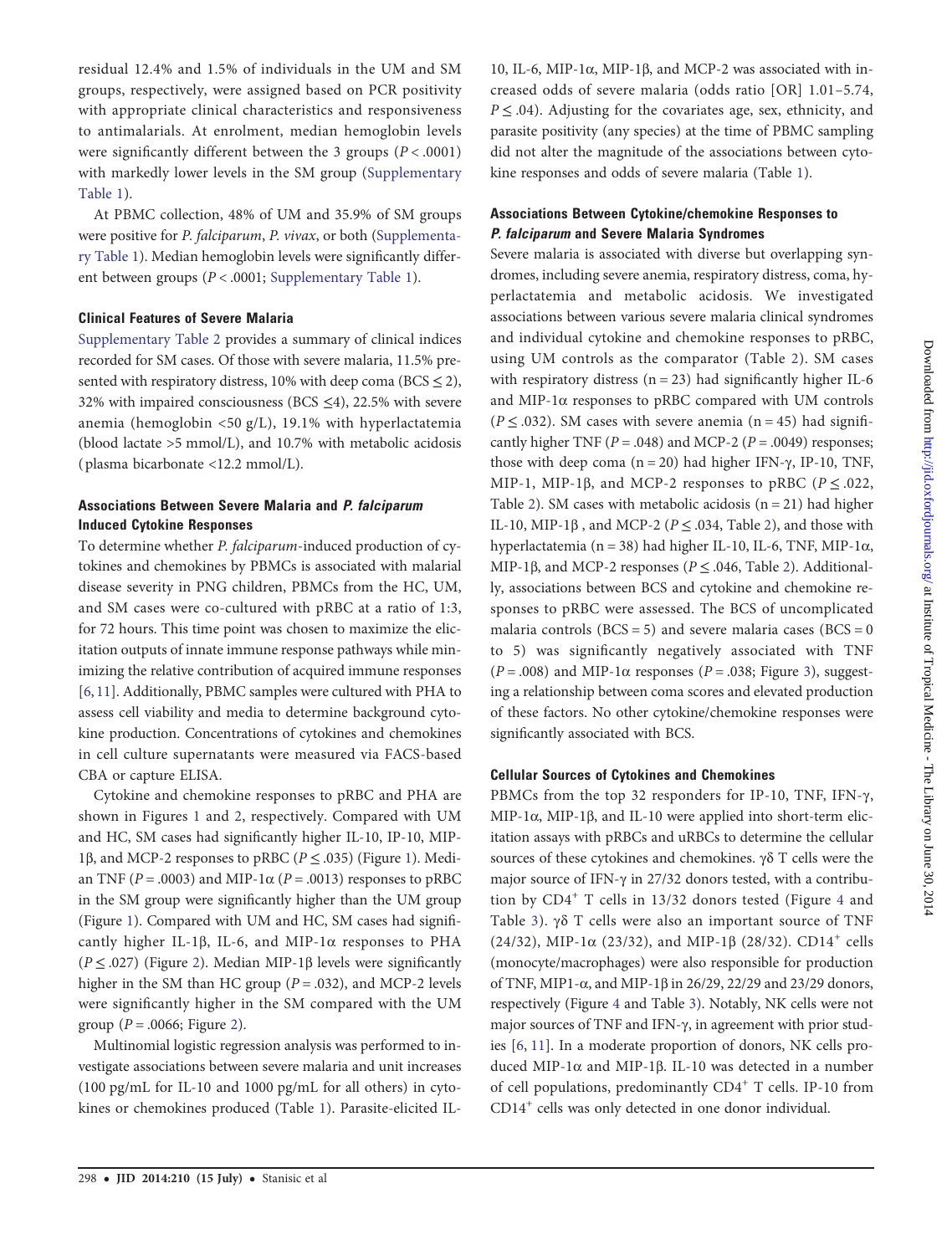<span id="page-4-0"></span>

Figure 1. Plasmodium falciparum-elicited cytokine and chemokine responses in samples from healthy community controls and convalescent samples from individuals with uncomplicated malaria or severe malaria. Peripheral blood mononuclear cells were stimulated with P. falciparum parasitized red blood cells. Cytokine/chemokine measurements ( pg/mL) were log10 transformed after adding 1 to the original concentration value. Horizontal lines represent medians; boxes represent 25th and 75th percentiles; whiskers represent the 5th and 95th percentiles. Statistically significant differences ( $P \le .05$ ) are indicated. P values were calculated by Mann–Whitney test. Abbreviations: HC, healthy community controls; IFN, interferon; IL, interleukin; IP, interferon gamma-induced protein; MIP, macrophage inflammatory protein; MCP, monocyte chemoattractant protein; SM, severe malaria; TNF, tumour necrosis factor; UM, uncomplicated malaria.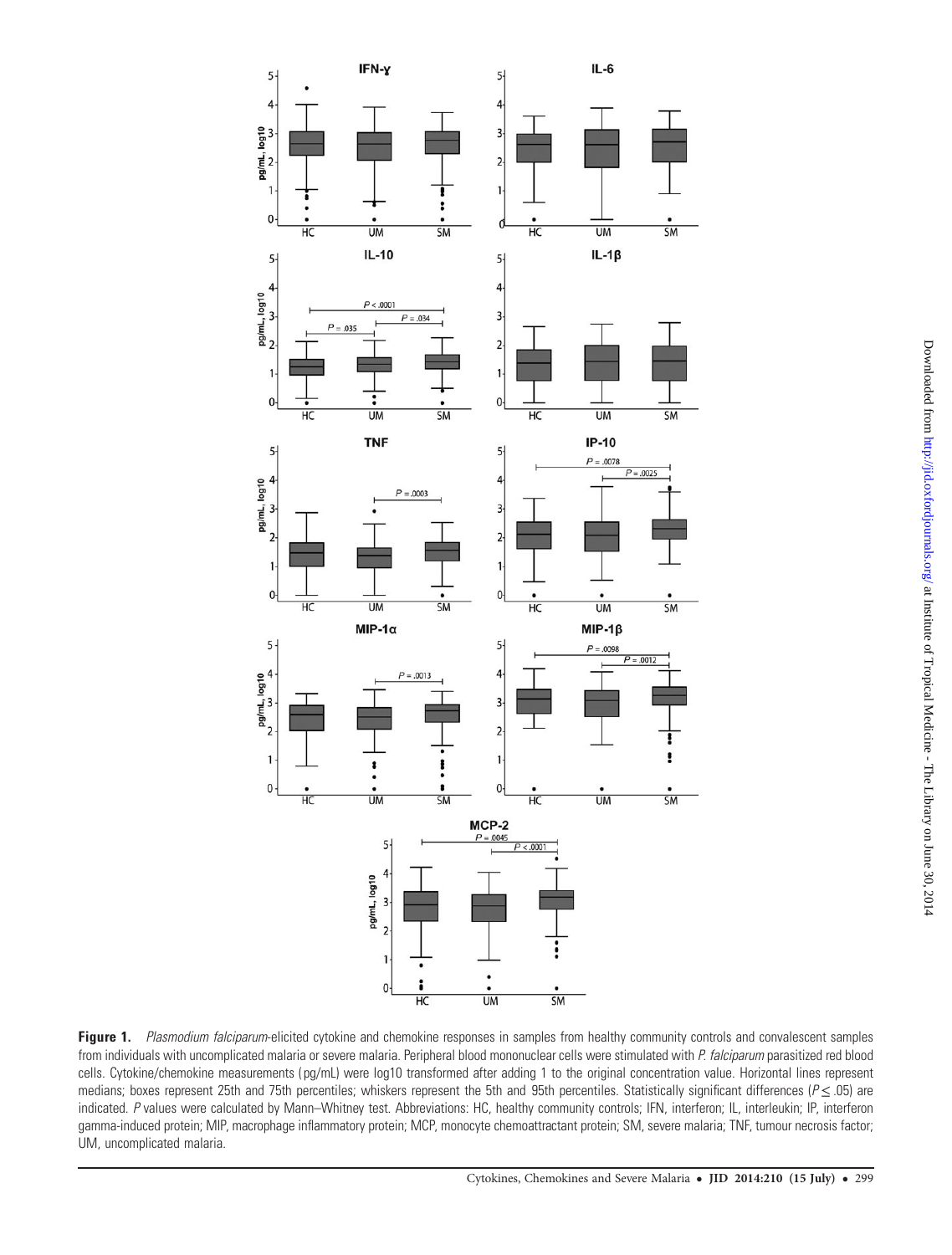<span id="page-5-0"></span>

Figure 2. Phytohaemagglutinin-elicited cytokine and chemokine responses in samples from healthy community controls and convalescent samples from individuals with uncomplicated malaria or severe malaria. Peripheral blood mononuclear cells were stimulated with phytohaemagglutinin. Cytokine/ chemokine measurements (pg/mL) were log10 transformed after adding 1 to the original concentration value. Horizontal lines represent medians; boxes represent 25th and 75th percentiles; whiskers represent the 5th and 95th percentiles. Statistically significant differences ( $P \le 0$ .05) are indicated. P values were calculated by Mann–Whitney test. Abbreviations: HC, healthy community controls; IFN, interferon; IL, interleukin; IP, interferon gammainduced protein; MIP, macrophage inflammatory protein; MCP, monocyte chemoattractant protein; SM, severe malaria; TNF, tumour necrosis factor; UM, uncomplicated malaria.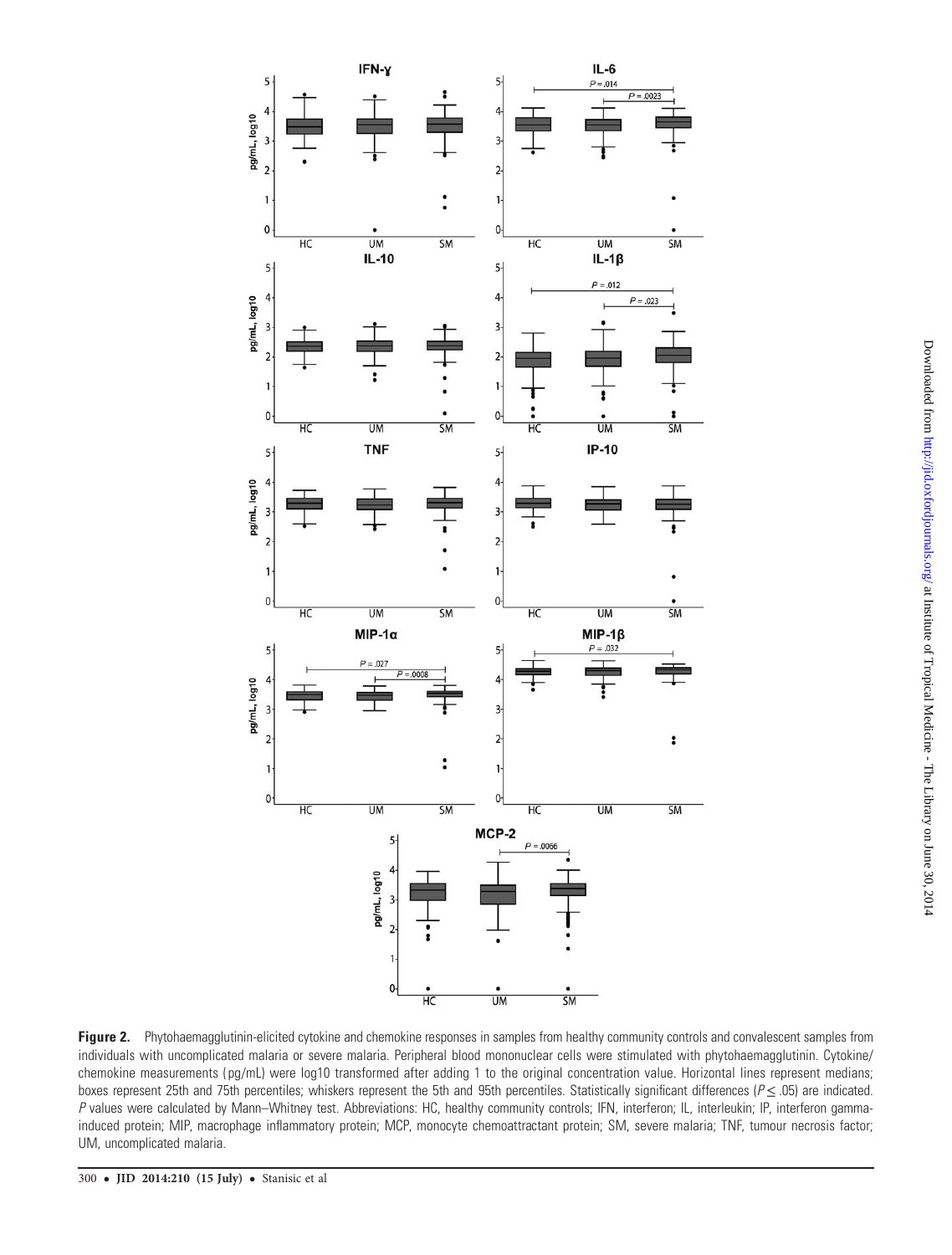#### <span id="page-6-0"></span>Table 1. Multinomial Logistic Regression Analysis of Cytokine/Chemokine Responses to P. falciparum Infected Red Blood Cells

|                    |                 | Odds of Severe Malaria (Healthy Controls<br>as Base Outcome) |         | Odds of Severe Malaria (Uncomplicated Malaria<br>as Base Outcome) |               |         |  |  |  |
|--------------------|-----------------|--------------------------------------------------------------|---------|-------------------------------------------------------------------|---------------|---------|--|--|--|
| Cytokine/Chemokine | OR <sup>a</sup> | 95% CI                                                       | P Value | OR <sup>a</sup>                                                   | 95% CI        | P Value |  |  |  |
| $IFN-\gamma$       | 0.90            | [.78, 1.03]                                                  | .13     | 0.97                                                              | [.83, 1.14]   | .71     |  |  |  |
| $IL-10$            | 5.68            | [2.31, 13.98]                                                | < .001  | 2.42                                                              | [1.10, 5.35]  | .029    |  |  |  |
| $IL-1\beta$        | 8.30            | [.63, 109.75]                                                | .11     | 0.84                                                              | [.089, 7.89]  | .88     |  |  |  |
| $IL-6$             | 1.32            | [1.07, 1.63]                                                 | .009    | 1.003                                                             | [.85, 1.19]   | .97     |  |  |  |
| $IP-10$            | 1.40            | [.94, 2.09]                                                  | .096    | 1.07                                                              | [.79, 1.45]   | .68     |  |  |  |
| <b>TNF</b>         | 1.69            | [.089, 32.1]                                                 | .73     | 3.33                                                              | [.13, 88.6]   | .47     |  |  |  |
| $MIP-1\alpha$      | 1.41            | [.95, 2.10]                                                  | .092    | 1.77                                                              | [1.15, 2.72]  | .009    |  |  |  |
| $MIP-1\beta$       | 1.08            | [.99, 1.17]                                                  | .094    | 1.10                                                              | [1.004, 1.21] | .04     |  |  |  |
| MCP-2              | 1.11            | [1.00, 1.24]                                                 | .056    | 1.28                                                              | [1.11, 1.47]  | .001    |  |  |  |
| Cytokine/Chemokine | aORb            | 95% CI                                                       | P Value | aOR <sup>b</sup>                                                  | 95% CI        | P Value |  |  |  |
| $IFN-\gamma$       | 0.89            | [.77, 1.03]                                                  | .12     | 0.96                                                              | [.81, 1.12]   | .57     |  |  |  |
| $IL-10$            | 5.59            | [2.25, 13.89]                                                | < .001  | 2.31                                                              | [1.08, 5.17]  | .043    |  |  |  |
| $IL-1\beta$        | 11.71           | [.84, 163.19]                                                | .067    | 1.01                                                              | [.10, 9.97]   | .99     |  |  |  |
| $IL-6$             | 1.33            | [1.08, 1.65]                                                 | .008    | 1.03                                                              | [.87, 1.23]   | .72     |  |  |  |
| $IP-10$            | 1.38            | [.92, 2.07]                                                  | .12     | 1.05                                                              | [.76, 1.44]   | .78     |  |  |  |
| <b>TNF</b>         | 1.59            | [.081, 31.16]                                                | .76     | 2.99                                                              | [.11, 78.27]  | .51     |  |  |  |
| $MIP-1\alpha$      | 1.42            | [.95, 2.12]                                                  | .09     | 1.86                                                              | [1.20, 2.91]  | .006    |  |  |  |
| $MIP-1\beta$       | 1.08            | [.99, 1.18]                                                  | .09     | 1.10                                                              | [1.00, 1.21]  | .04     |  |  |  |
| MCP-2              | 1.10            | [.99, 1.23]                                                  | .086    | 1.29                                                              | [1.11, 1.49]  | .001    |  |  |  |

Abbreviations: IFN, interferon; IL, interleukin; IP, interferon gamma-induced protein; MIP, macrophage inflammatory protein; MCP, monocyte chemoattractant protein; OR, odds ratio; pRBC, P. falciparum infected red blood cell; TNF, tumour necrosis factor.

a Odds ratios (per 1000 pg/mL increase in cytokine response to pRBC) were calculated using multinomial logistic regression. For IL-10, this was calculated per 100 pg/mL increase in cytokine response to pRBC.

<sup>b</sup> Adjusted Odds ratios (per 1000 pg/mL increase in cytokine response to pRBC) were calculated using multinomial logistic regression, adjusting for age, sex, province of parents' birth (ethnicity), and parasite positivity at the time of PBMC sampling. For IL-10, this was calculated per 100 pg/mL increase in cytokine response to pRBC.

## **DISCUSSION**

PBMC elicitation has recently been shown to predict risk of acute malaria morbidity in longitudinal cohort studies [\[10,](#page-9-0) [11](#page-9-0)] but has not yet been applied to association analysis in relation to severe disease. The low incidence of severe malaria precludes prospective assessment of risk for immunological variables, necessitating case-control designs. Clinical malaria at presentation profoundly changes the cellular composition of the peripheral leukocyte compartment and induces cellular anergy/hyporesponsiveness [[22](#page-9-0)–[26\]](#page-9-0). These changes homeostatically renormalize during convalescence [\[8,](#page-9-0) [24](#page-9-0)]. Therefore, we compared cytokine/chemokine production from PBMCs drawn from convalescent children previously diagnosed with either severe or uncomplicated malaria, with healthy community controls. The very low SM case-fatality rates in PNG preclude bias due to fatality. PBMCs from SM individuals had significantly higher IL-10, IP-10, MIP-1β, and MCP-2 responses to pRBC compared with the UM and HC individuals and

significantly higher TNF and MIP-1α responses compared with UM individuals. Interestingly, with the exception of IL-10, no differences were observed between the HC and UM groups, indicating that recent, uncomplicated malaria infection and treatment does not bias PBMC-derived innate cytokine/ chemokine production. This comparability between UM and HC groups suggests the elevated cytokine/chemokine responses observed in the SM group do not simply reflect recent malaria exposure and treatment but rather reflects an intrinsic immunological responsiveness associated with susceptibility to SM.

Increased production of IL-6, IL-10, MIP-1α, MIP-1β, and MCP-2 was associated with severe malaria compared to either or both of the control groups. Excessive production of proinflammatory cytokines may contribute to disease in a number of ways, as reviewed [\[1](#page-9-0)–[3\]](#page-9-0). Chemokines may contribute to severe disease by recruiting leukocytes to sites of parasite sequestration. Chemokines MIP-1α and MIP-1β may contribute to inflammation by inducing macrophage proliferation and stimulating the secretion of TNF, IL-6, and IL-1 $\alpha$ . To date,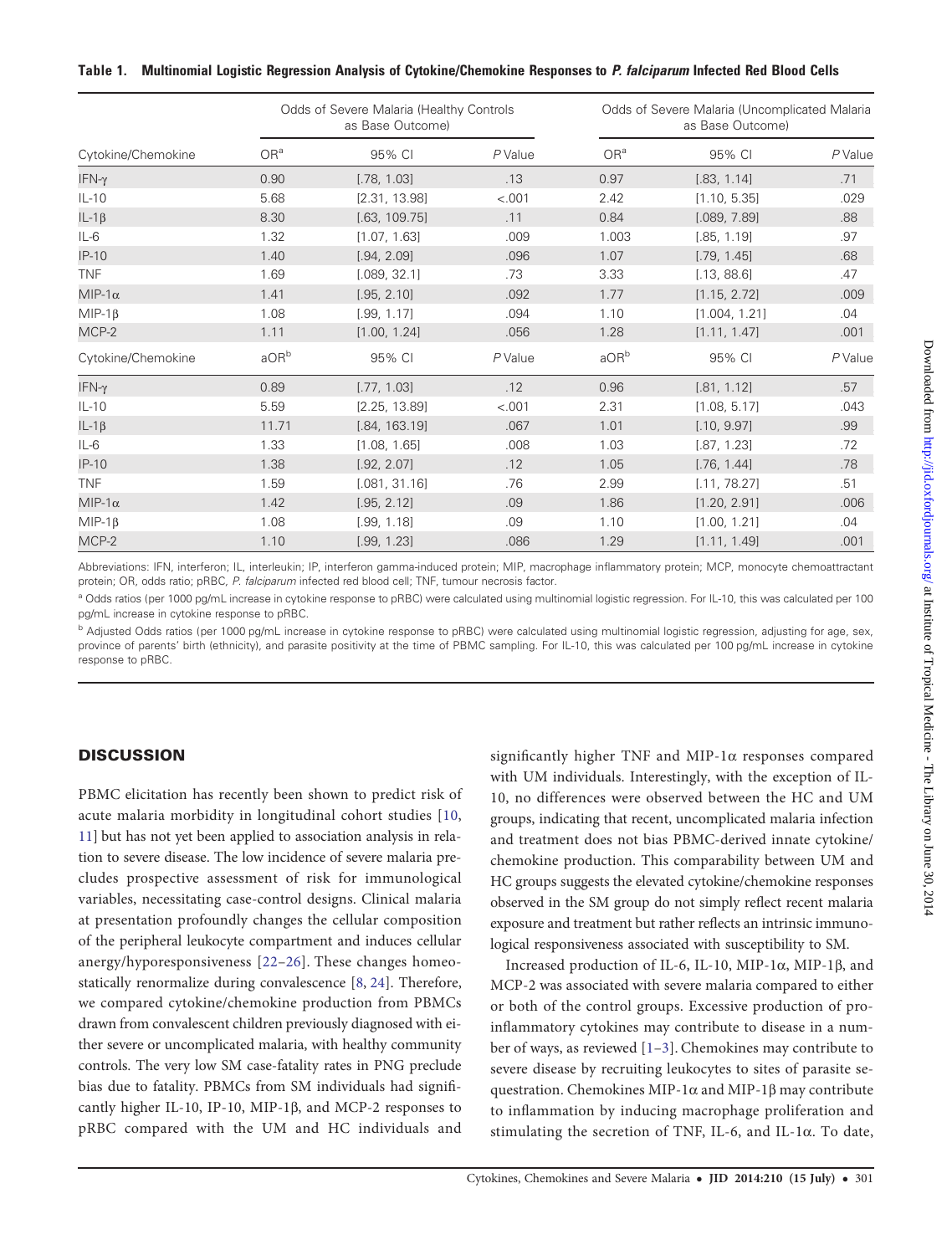<span id="page-7-0"></span>

|  | Table 2. P. falciparum Infected Red Blood Cell-elicited Cytokine and Chemokine Responses According to Severe Malaria Syndromes |  |  |  |  |
|--|--------------------------------------------------------------------------------------------------------------------------------|--|--|--|--|
|--|--------------------------------------------------------------------------------------------------------------------------------|--|--|--|--|

|                        |     | Uncomplicated<br>Malaria |    | <b>Respiratory Distress</b> |                                      | Severe Anemia |                  |                         | Severe Deep Coma |                     | Metabolic Acidosis      |    |                  | Hyperlactatemia         |    |                    |                         |
|------------------------|-----|--------------------------|----|-----------------------------|--------------------------------------|---------------|------------------|-------------------------|------------------|---------------------|-------------------------|----|------------------|-------------------------|----|--------------------|-------------------------|
| Cytokine/<br>Chemokine | n   | Value                    | n  | Value                       | $\overline{P}$<br>Value <sup>a</sup> | n             | Value            | D<br>Value <sup>a</sup> | n.               | Value               | D<br>Value <sup>a</sup> | n  | Value            | D<br>value <sup>a</sup> | n  | Value              | D<br>Value <sup>a</sup> |
| $IFN-\gamma$           | 153 | 430 [116,1078]           | 23 | 576 [328,1176]              | .23                                  | 45            | 599 [215,1010]   | .26                     | 20               | 853 [472,1358]      | .022                    | 21 | 456 [234,1157]   | .57                     | 38 | 726 [264,1181]     | .13                     |
| $IL-10$                | 153 | 21.4 [11.3.37.2]         | 23 | 30.7<br>[15.0.45.9]         | .23                                  | 45            | 25.6 [17.1,36.7] | 27                      | 20               | 23.4 [13.7.34.6]    | .78                     | 21 | 44.3 [16.2,67.8] | .0078                   | 38 | 38.1 [21.7,58.8]   | .0013                   |
| $IL-1\beta$            | 153 | 27.2 [5.05,100]          | 23 | 49.1 [13.4.113]             | .26                                  | 45            | 35.6 [5.48,75.9] | .73                     |                  | 20 29.7 [4.77,59.8] | .74                     | 21 | 46.6 [5.48,108]  | .59                     |    | 38 66.5 [10.2,121] | .075                    |
| $IL-6$                 | 153 | 408 [66.0,1354]          | 23 | 1290 [391,2372]             | .032                                 | 45            | 492 [154,1608]   | .45                     | 20               | 433 [156,1099]      | .998                    | 21 | 780 [176,1872]   | .17                     | 38 | 1046 [216,1867]    | .033                    |
| $IP-10$                | 153 | [33.3, 352]<br>121       | 23 | 113 [76.1.421]              | .47                                  | 45            | 151 [75.7,423]   | .086                    | 20               | 386 [111,562]       | .012                    | 21 | 251 [59.1,521]   | .21                     | 38 | 214 [88.9,421]     | .096                    |
| <b>TNF</b>             | 153 | 23.2 [8.11,43.2]         | 23 | 38.2 [21.3,52.5]            | .052                                 | 45            | 30.9 [17.2.43.8] | .048                    | 20               | 54.4 [37.9.71.3]    | .0007                   | 21 | 35.8 [20.6,62.2] | .054                    | 38 | 40.1 [20.0,69.0]   | .0059                   |
| $MIP-1\alpha$          |     | 153 323 [119,677]        |    | 23 545 [314,835]            | .016                                 | 45            | 460 [276,753]    | .059                    | 20               | 592 [433,778]       | .016                    | 21 | 666 [194,935]    | .11                     |    | 38 648 [416,912]   | .0013                   |
| $MIP-1B$               | 153 | 1225 [335.2718]          | 23 | 1820 [739.3746]             |                                      | 45            | 1628 [1102.3077] | .051                    | 20               | 2343 [1191.4134]    | .020                    | 21 | 2367 1866,40511  | .034                    | 38 | 2065 [866,3542]    | .046                    |
| MCP-2                  | 146 | 749 [213,1870]           | 21 | 1259 [311.2160]             | .18                                  | 44            | 353 [642.2754]   | .0049                   | 19               | 1966 [514,2750]     | .011                    | 21 | 2060 [808,3317]  | .0015                   | 37 | 1792 [623,2795]    | .0064                   |

Data are presented as median [interquartile range] and represent comparisons between individuals with uncomplicated malaria and individuals with different severe malaria syndromes.

Abbreviations: IFN, interferon; IL, interleukin; IP, interferon gamma-induced protein; MIP, macrophage inflammatory protein; MCP, monocyte chemoattractant protein; TNF, tumour necrosis factor.

<sup>a</sup> P values are the result of Mann–Whitney tests.



n = 15; BCS 4: n = 29; BCS 5; n = 290. Symbols: median; Error bars: 25th<br>and 75th percentiles. *P* values were calculated using a nonparametric assigned a BCS of 5. For BCS 0:  $n = 4$ ; BCS 1:  $n = 3$ ; BCS 2:  $n = 13$ ; BCS 3: assigned a BCS from 0-5 and children with uncomplicated malaria were severe or uncomplicated malaria. Children with severe malaria were TNF, tumour necrosis factor. TNF, tumour necrosis factor. test for trend. Abbreviations: MIP, macrophage inflammatory protein; test for trend. Abbreviations: MIP, macrophage inand 75th percentiles. n = 15; BCS 4: n = 29; BCS 5; n = 290. Symbols: median; Error bars: 25th assigned a BCS of 5. For BCS 0:  $n = 4$ ; BCS 2:  $n = 13$ ; BCS 2: assigned a BCS from 0 severe or uncomplicated malaria. Children with severe malaria were TNF and MIP-1 $\alpha$  responses in convalescent samples from individuals with TNF and MIP-1Figure 3. Association between BCS and Plasmodium falciparum-elicited responses in convalescent samples from individuals with –5 and children with uncomplicated malaria were values were calculated using a nonparametric Plasmodium falciparum-elicited ammatory protein;

ators in pathogenesis. responses, providing support for a direct role for these mediassociation between SM and high PBMC-derived chemokine cytokines. ators in pathogenesis. responses, providing support for a direct role for these mediassociation between SM and high PBMC-derived chemokine cytokines. Therefore, a novel kines levels may be subject to similar caveats identimalaria mortality [[33,](#page-10-0) [16], and IP-10 is associated with an increased risk of cerebral [\[16\]](#page-9-0), and IP-10 is associated with an increased risk of cerebral MIP-1β kines in severe human malaria. High serum MIP-1 there are few studies that have addressed the role of chemothere are few studies that have addressed the role of chemohave been described in acute Therefore, a novel finding of this study is the [34\]](#page-10-0). However, measuring serum chemonding of this study is the P. falciparum fied for malaria α and

ciated with this condition [35]. Monocyte infiltrates are also monocyte infiltration during malaria in pregnancy, and placenof severe malaria is consistent with observations of placental CD14<sup>+</sup> and  $\gamma\delta$  T cells. A role for CD14<sup>+</sup> cells in the pathogenesis cytokines and chemokines associated with severe malaria are bral malaria cases. bral malaria cases. reported from a proportion of brain autopsies from fatal cerereported from a proportion of brain autopsies from fatal cereciated with this condition [\[35\]](#page-10-0). Monocyte intal plasma concentrations of chemokines such as MIP-1 $\alpha$  assotal plasma concentrations of chemokines such as MIP-1α monocyte in of severe malaria is consistent with observations of placental cytokines and chemokines associated with severe malaria are *cytokines and chemokines* associated with severe malaria are We show here the predominant cell populations producing We show here the predominant cell populations producing ltration during malaria in pregnancy, and placenltrates are also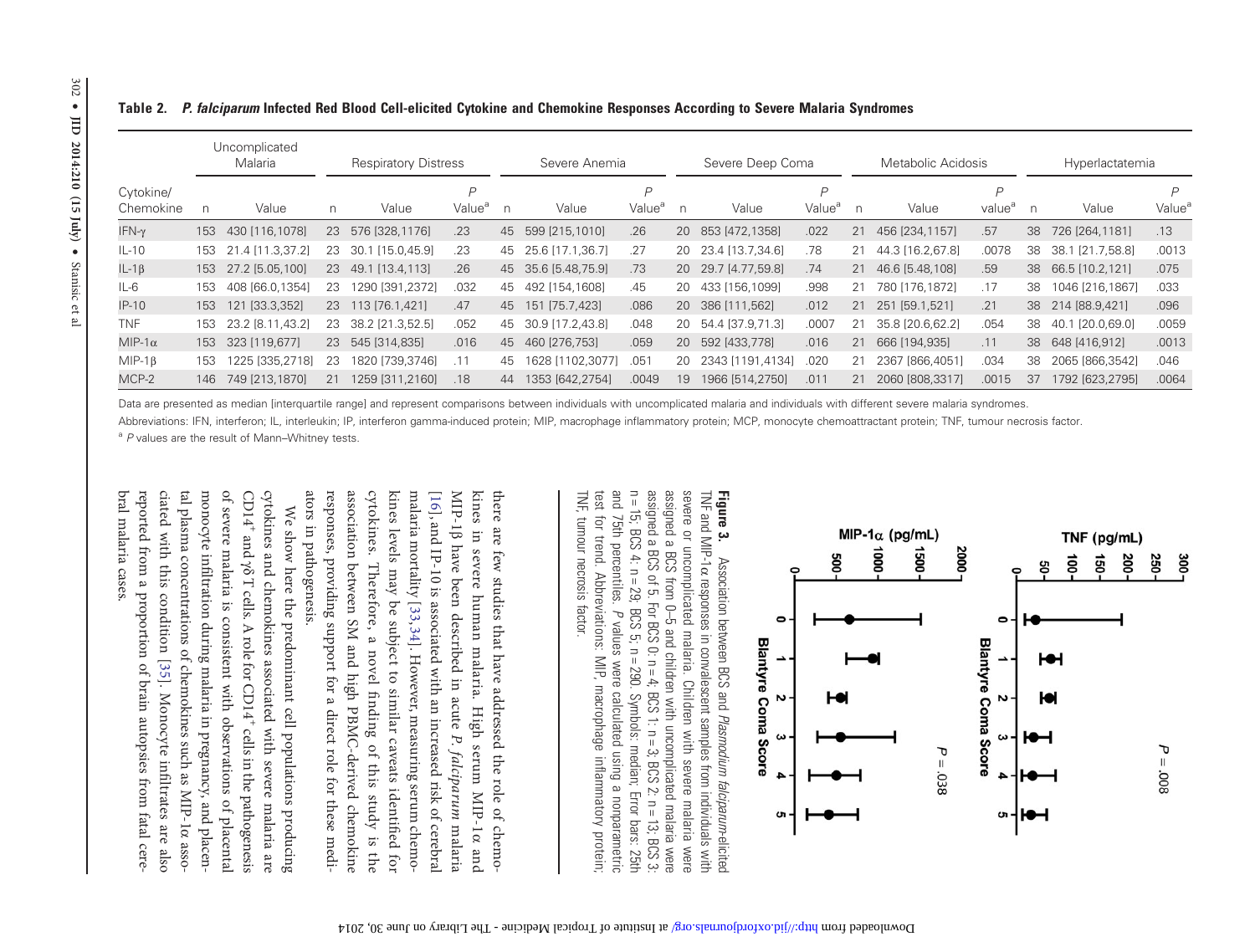<span id="page-8-0"></span>

Figure 4. Cellular Sources of Plasmodium falciparum-elicited cytokines and chemokines in convalescent samples from individuals with severe malaria. Peripheral blood mononuclear cells from the top 32 responders for MIP-1α, MIP-1β, TNF, IFN-γ, IL-10, and IP-10 were stimulated with P. falciparum parasitized red blood cells to determine the cellular source of these cytokines/chemokines. Numbers indicate the number of responders/total samples tested where a responding individual was defined as having a frequency of cytokine or chemokine positive cells ≥0.02% for CD4<sup>+</sup> T cells, CD8<sup>+</sup> T cells, NK cells, and  $\gamma \delta$  T cells and  $\geq 1\%$  for CD14<sup>+</sup> cells following background subtraction or had a frequency of responding cells twice above the background. Abbreviations: IFN, interferon; IL, interleukin; IP, interferon gamma-induced protein; MIP, macrophage inflammatory protein; NK cells, natural killer cells; TNF, tumour necrosis factor; γδ, gamma delta T cells.

In peripheral blood, γδ T cells express typical surface markers associated with conventional T cells and can display memorylike features including prolonged recall responses upon reinfec-tion [\[36](#page-10-0)–[39\]](#page-10-0). This study demonstrates that γδ T cells are the dominant source of MIP-1α and MIP-1β associated with SM. The functionally diverse nature of  $\gamma\delta$  T cells and their specificity for restricted TCR ligands suggest this population may be an attractive target for preventive vaccination, that is, inducing a functional bias in γδ T-cell cytokine/chemokine output by vaccination with conserved malarial ligands may protect against severe disease. γδ T cells have been explored as immunotherapeutic targets in cancer settings with varying success (reviewed in [[40\]](#page-10-0)).

In conclusion, these findings have significant implications for understanding susceptibility to severe malarial disease and the development of possible vaccination for preventing severe malaria. The association between elevated cytokine/ chemokine production by innate immune cells and risk of developing severe malaria suggest that intrinsic differences in an individual's immunological responsiveness can influence susceptibility to severe disease and are consistent with a role for monocyte activation and recruitment in severe malaria. Further studies may determine if this differential susceptibility is genetically linked and whether modulating γδ T cells by prior exposure to their conserved antigenic targets can prevent severe disease.

|                    | CD4 <sup>+</sup> T cells |              | $CDS+$ T cells |              |                | $γδ T$ cells |                | CD14 <sup>+</sup> T cells | NK cells       |              |  |
|--------------------|--------------------------|--------------|----------------|--------------|----------------|--------------|----------------|---------------------------|----------------|--------------|--|
| Cytokine/Chemokine | $n^a$                    | Frequency    | $n^a$          | Frequency    | $n^a$          | Frequency    | $n^a$          | Frequency                 | $n^a$          | Frequency    |  |
| IFN-γ              | 13                       | $0.02 - 0.3$ | 2              | $0.08 - 0.4$ | 27             | $0.1 - 2.4$  | 0              | <b>ND</b>                 | 5              | $0.05 - 1.3$ |  |
| <b>TNF</b>         | 0                        | <b>ND</b>    |                | 0.1          | 24             | $0.12 - 1.2$ | 26             | 1.95-29.7                 | 0              | <b>ND</b>    |  |
| $IL-10$            |                          | $0.05 - 0.8$ | $\overline{2}$ | $0.09 - 0.3$ | $\overline{0}$ | <b>ND</b>    | $\overline{2}$ | $1.0 - 2.9$               | $\overline{2}$ | $0.7 - 1.1$  |  |
| $MIP-1\alpha$      |                          | <b>ND</b>    |                | 0.3          | 23             | $0.4 - 3.9$  | 22             | $6.0 - 60.9$              | 6              | $0.9 - 2.0$  |  |
| $MIP-1\beta$       | 0                        | <b>ND</b>    | 3              | $1.65 - 5.9$ | 28             | $0.3 - 5.7$  | 23             | $8.0 - 64.6$              | 10             | $2.0 - 14.8$ |  |
| $IP-10$            |                          | <b>ND</b>    |                | <b>ND</b>    | 0              | <b>ND</b>    |                |                           | 0              | <b>ND</b>    |  |

|  | Table 3. Frequency of Cytokine and Chemokine Responding Cells to P. falciparum Infected Red Blood Cells |  |  |  |
|--|---------------------------------------------------------------------------------------------------------|--|--|--|
|  |                                                                                                         |  |  |  |

Data are presented as minimum-maximum frequency (%) of each cell population in responding individuals.

Abbreviations: IFN, interferon; IL, interleukin; IP, interferon gamma-induced protein; MIP, macrophage inflammatory protein; MCP, monocyte chemoattractant protein; ND, not detected; TNF, tumour necrosis factor.

<sup>a</sup> n = Number of Responders. Responding individuals were defined as having a frequency of cytokine or chemokine positive cells ≥0.02% for CD4<sup>+</sup> T cells, CD8<sup>+</sup> T cells, NK cells and γδ T cells and ≥1% for CD14<sup>+</sup> cells following background subtraction or had a frequency of responding cells twice above the background.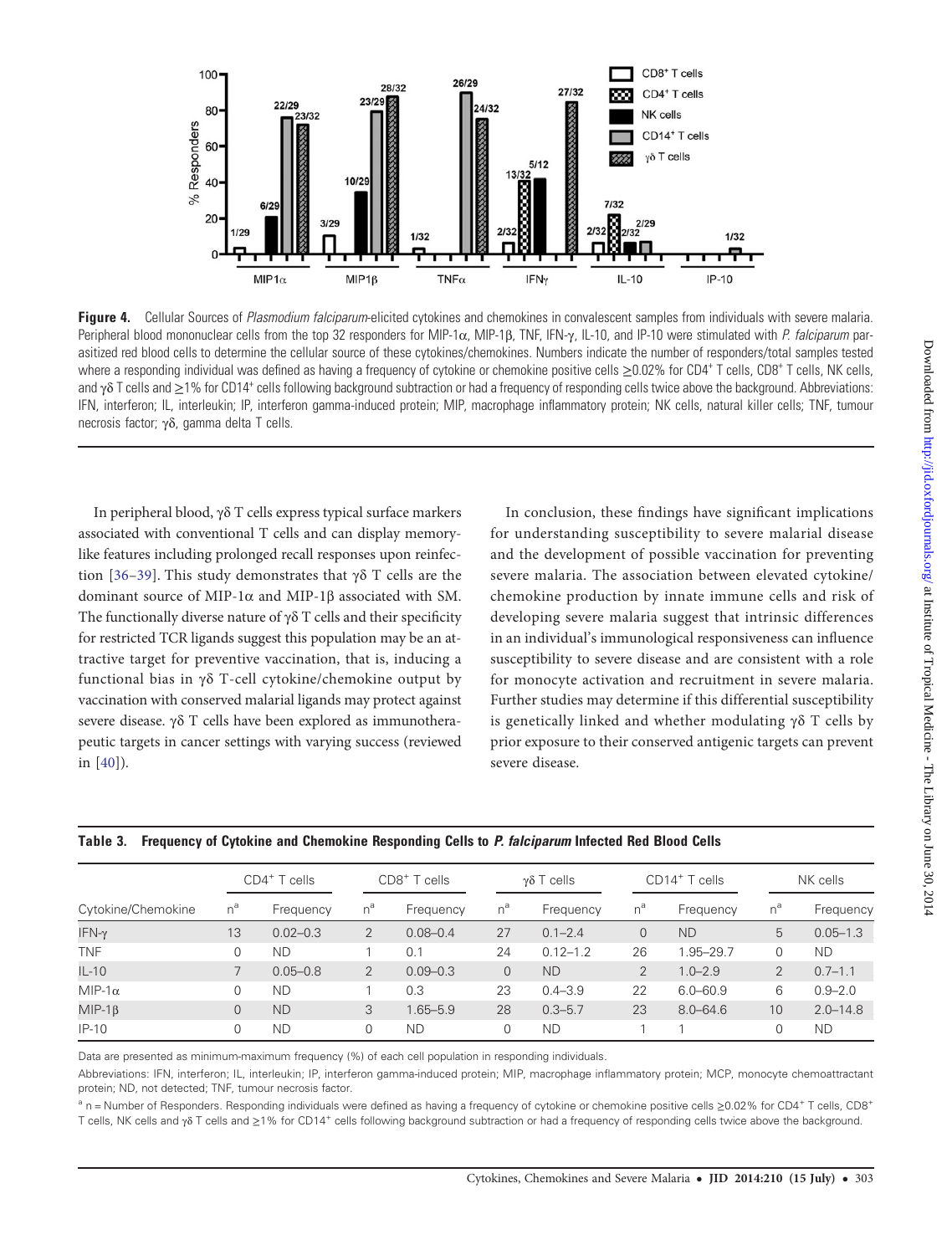# <span id="page-9-0"></span>Supplementary Data

[Supplementary materials](http://jid.oxfordjournals.org/lookup/suppl/doi:10.1093/infdis/jiu083/-/DC1) are available at The Journal of Infectious Diseases online [\(http://jid.oxfordjournals.org/](http://jid.oxfordjournals.org/)). Supplementary materials consist of data provided by the author that are published to benefit the reader. The posted materials are not copyedited. The contents of all supplementary data are the sole responsibility of the authors. Questions or messages regarding errors should be addressed to the author.

## **Notes**

Acknowledgments. The authors gratefully acknowledge the participation of the study volunteers and their families, the assistance of staff on the pediatric ward of Modilon Hospital, and the Papua New Guinea Institute of Medical Research Staff at Modilon Hospital and the Yagaum Campus. We would also like to thank Mr Jack Taraika for assistance with sample processing and Dr Enmoore Lin for assistance with PCR.

Financial support. This work was supported by a National Health and Medical Research Council (NHMRC) training award (F. J. I. F.), NHMRC scholarship (L. M.), NHMRC Practitioner Fellowship (T. M. E. D.), Project Grants 516735, 513782 and Program Grant 637406. L. S. was supported by an International Research Scholarship of the Howard Hughes Medical Institute. L. M. was supported by a Basser Scholarship from the Royal Australasian College of Physicians. M. L. was supported by Fogarty Foundation Scholarship. The authors acknowledge support from the Malaria Genomic Epidemiology Network (MalariaGEN).

Potential conflicts of interest. All authors: No reported conflicts.

All authors have submitted the ICMJE Form for Disclosure of Potential Conflicts of Interest. Conflicts that the editors consider relevant to the content of the manuscript have been disclosed.

## **References**

- 1. Clark IA. Cell-mediated immunity in protection and pathology of malaria. Parasitol Today 1987; 3:300–5.
- 2. Clark IA, Budd AC, Alleva LM, Cowden WB. Human malarial disease: a consequence of inflammatory cytokine release. Malar J 2006; 5:85.
- 3. Schofield L, Grau GE. Immunological processes in malaria pathogenesis. Nat Rev Immunol 2005; 5:722–35.
- 4. Currier J, Beck HP, Currie B, Good MF. Antigens released at schizont burst stimulate Plasmodium falciparum-specific CD4+ T cells from non-exposed donors: potential for cross-reactive memory T cells to cause disease. Int Immunol 1995; 7:821–33.
- 5. Artavanis-Tsakonas K, Riley E. Innate immune response to malaria: rapid induction of IFN-gamma from human NK cells by live Plasmodium falciparum-infected erythrocytes. J Immunol 2002; 169: 2956–63.
- 6. D'Ombrain M, Hansen D, Simpson K, Schofield L. Gamma delta T cells expressing NK receptors predominate over NK cells and conventional T cells in the innate IFN-G responses to Plasmodium falciparum malaria. Eur J Immunol 2007; 37:1864–73.
- 7. Agudelo O, Bueno J, Villa A, Maestre A. High IFN-gamma and TNF production by peripheral NK cells of Colombian patients with different clinical presentation of Plasmodium falciparum. Malar J 2012; 11:38.
- 8. Luty AJ, Lell B, Schmidt-Ott R, et al. Interferon-gamma responses are associated with resistance to reinfection with Plasmodium falciparum in young African children. J Infect Dis 1999; 179:980–8.
- 9. Dodoo D, Omer FM, Todd J, Akanmori BD, Koram KA, Riley EM. Absolute levels and ratios of proinflammatory and anti-inflammatory cytokine production in vitro predict clinical immunity to Plasmodium falciparum malaria. J Infect Dis 2002; 185:971-9.
- 10. D'Ombrain M, Robinson L, Stanisic D, et al. Association of early interferon-gamma production with immunity to clinical malaria: a longitudinal study among Papua New Guinean children. Clin Infect Dis 2008; 47:1380–7.
- 11. Robinson L, D'Ombrain M, Stanisic D, et al. Cellular tumour necrosis factor, gamma interferon, and interleukin-6 responses as correlates of immunity and risk of clinical Plasmodium falciparum malaria in children from Papua New Guinea. Infect Immun 2009; 77: 3033–43.
- 12. Grau GE, Taylor TE, Molyneux ME, et al. Tumor necrosis factor and disease severity in children with falciparum malaria. N Engl J Med 1989; 320:1586–91.
- 13. Kern P, Hemmer CJ, Van Damme J, Gruss HJ, Dietrich M. Elevated tumor necrosis factor alpha and interleukin-6 serum levels as markers for complicated Plasmodium falciparum malaria. Am J Med 1989; 87:139–43.
- 14. Burgmann H, Hollenstein U, Wenisch C, Thalhammer F, Looareesuwan S, Graninger W. Serum concentrations of MIP-1 alpha and interleukin-8 in patients suffering from acute Plasmodium falciparum malaria. Clin Immunol Immunopathol 1995; 76:32–6.
- 15. Awandare G, Goka B, Boeuf P, et al. Increased levels of inflammatory mediators in children with severe Plasmodium falciparum malaria with respiratory distress. J Infect Dis 2006; 194:1438–46.
- 16. Ochiel DO, Awandare GA, Keller CC, et al. Differential regulation of beta-chemokines in children with Plasmodium falciparum malaria. Infect Immun 2005; 73:4190–7.
- 17. Ayimba E, Hegewald J, Segbena AY, et al. Proinflammatory and regulatory cytokines and chemokines in infants with uncomplicated and severe Plasmodium falciparum malaria. Clin Exp Immunol 2011; 166:218–26.
- 18. Bostrom S, Giusti P, Arama C, et al. Changes in the levels of cytokines, chemokines and malaria-specific antibodies in response to Plasmodium falciparum infection in children living in sympatry in Mali. Malar J 2012; 11:109.
- 19. Erdman LK, Dhabangi A, Musoke C, et al. Combinations of host biomarkers predict mortality among Ugandan children with severe malaria: a retrospective case-control study. Plos One 2011; 6:e17440.
- 20. Sinha S, Qidwai T, Kanchan K, et al. Distinct cytokine profiles define clinical immune response to falciparum malaria in regions of high or low disease transmission. Eur Cytokine Netw 2010; 21:232–40.
- 21. Engelberts I, Stephens S, Francot GJ, van der Linden CJ, Buurman WA. Evidence for different effects of soluble TNF-receptors on various TNF measurements in human biological fluids. Lancet 1991; 338:515–6.
- 22. Ho M, Webster HK, Green B, Looareesuwan S, Kongchareon S, White NJ. Defective production of and response to IL-2 in acute human falciparum malaria. J Immunol 1988; 141:2755–9.
- 23. Kremsner PG, Zotter GM, Feldmeier H, et al. Immune response in patients during and after Plasmodium falciparum infection. J Infect Dis 1990; 161:1025–8.
- 24. Hviid L, Kurtzhals J, Goka B, Oliver-Commey J, Nkrumah F, Theander T. Rapid reemergence of T cells into peripheral circulation following treatment of severe and uncomplicated Plasmodium falciparum malaria. Infect Immun 1997; 65:4090–3.
- 25. Troye-Blomberg M, Perlmann H, Patattoyo M, Perlmann P. Regulation of the immune response in Plasmodium falciparum malaria II. Antigen specific proliferative responses in vitro. Clin Exp Immunol 1983; 53:345–53.
- 26. Elhassan I, Hviid L, Satti G, et al. Evidence of endothelial inflammation, T cell activation, and T cell reallocation in uncomplicated Plasmodium falciparum malaria. Am J Trop Med Hyg 1994; 51:372–9.
- 27. Manning L, Laman M, Law I, et al. Features and prognosis of severe malaria caused by Plasmodium falciparum, Plasmodium vivax and mixed Plasmodium species in Papua New Guinean children. Plos One 2011; 6: e29203.
- 28. Muller I, Bockarie M, Alpers M, Smith T. The epidemiology of malaria in Papua New Guinea. Trends Parasitol 2003; 19:253–9.
- 29. Severe falciparum malaria. World Health Organization, Communicable Diseases Cluster. Trans R Soc Trop Med Hyg 2000; 94(Suppl 1):S1–90.
- 30. Molyneux ME, Taylor TE, Wirima JJ, Borgstein A. Clinical features and prognostic indicators in paediatric cerebral malaria: a study of 131 comatose Malawian children. Q J Med 1989; 71:441–59.